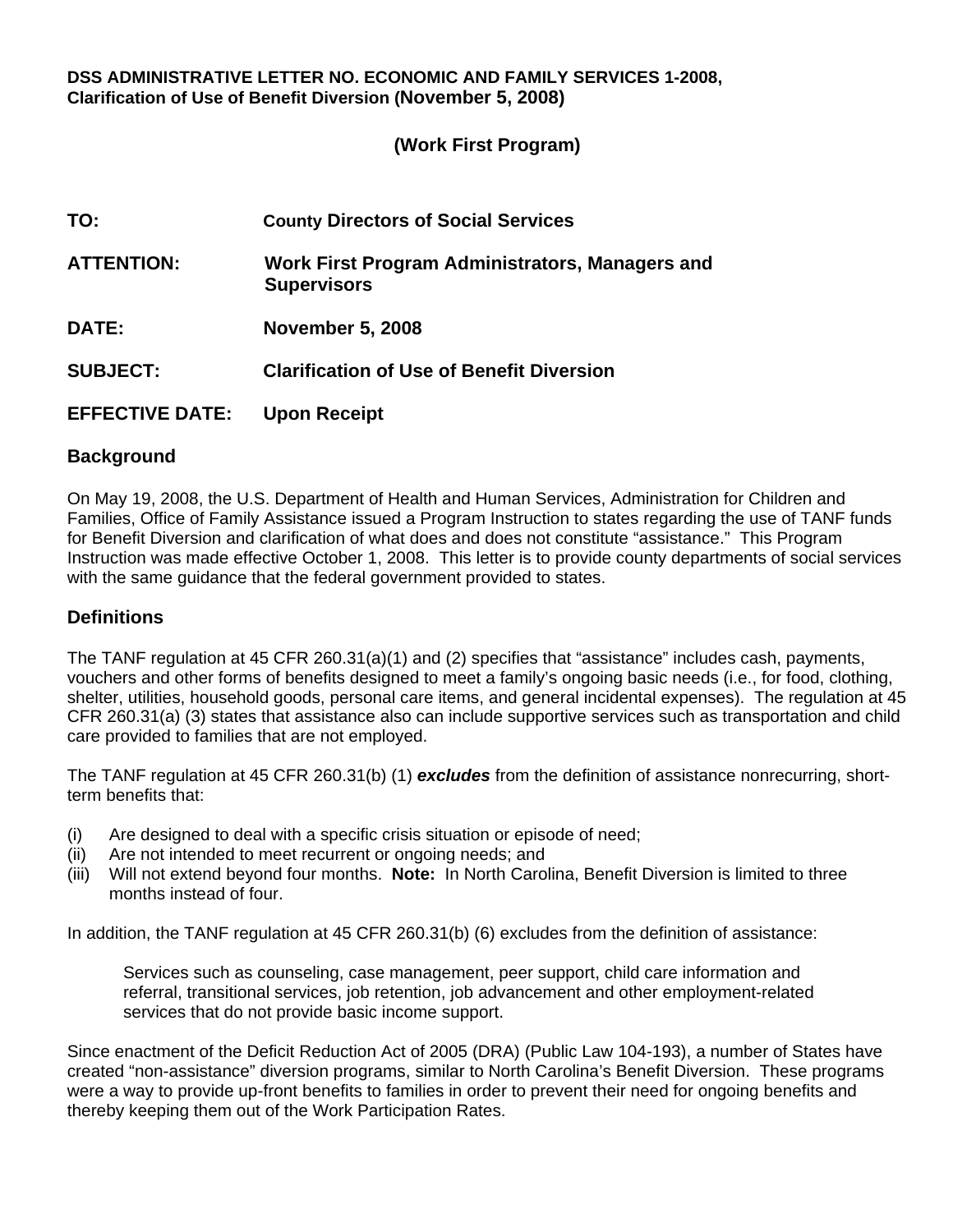However, the federal government questioned whether these states' diversion programs were actually providing "assistance" as defined in the TANF regulations. In some cases, the federal government found that some states' diversion programs appeared to meet one or two of the above criteria for exclusion from the definition of assistance, but not all three. The federal government found that those programs did not qualify as nonassistance programs.

# **Policy**

The definition of nonrecurring, short-term benefits at 45 CFR 260.31(b) (1) of the TANF regulations has three criteria, as listed above. A benefit must meet **all three** criteria to be excluded as assistance. If the benefit does not meet all three of the criteria, the benefit meets the definition of assistance, and the recipient would be subject to all of the requirements associated with Work First Family Assistance including work eligible status and inclusion in participation rates.

Nonrecurring, short-term benefits must be designed to deal with a *family's* specific crisis situation or episode of need. This does not include meeting the programmatic challenges of meeting the newly strengthened work participation requirements. Nor does it include a family's general need for income support or temporary assistance. The use of Benefit Diversion to "divert families from the welfare rolls by providing short-term relief that could resolve discrete family problems" continues to be allowable as long as it is being used based on all three criteria.

Examples provided in the Program Instruction of a family's specific crisis situation or episode of need, as well as supportive services that could be provided to address such situations include:

- The threat of possible or persistent homelessness, eviction, and/or utility shut-off: paying overdue rental and/or utility arrearages and utility payments to prevent evictions/cutoffs; payment of security deposits; payment of first month's rent; budget and or other counseling.
- In the case of disaster victims: furniture and clothing replacement; help with securing new or temporary housing (payment of security deposit, first month rent, moving expenses).
- Employment, school, or training-related needs: purchasing appropriate work or school attire, special clothing (e.g., uniform), or tools; moving expenses to accept a job offer or to be closer to work; automotive repair integral to accepting or maintaining employment or to attending work or training activities; fee for job placement services.

**The important element for a non-assistance diversion program is that a bona fide specific** *family* **crisis or** *family* **episode of need exists, rather than a chronic or continuing situation.** A specific crisis or episode of need does not include payments for needs that are ongoing. Nonrecurring, short-term benefits must not be intended to meet recurrent or ongoing needs. In particular, these benefits are not for the purpose of providing basic income support to meet a current recurring ongoing need that is expected to continue beyond the short-term period. Also, the Program Instruction makes it very clear that Benefit Diversion must not be used as the stepping stone or transition into the State's ongoing assistance program upon expiration of the "short-term" period.

## **Instruction**

Using Benefit Diversion for three months for all applicant families across the board for Work First is not an acceptable use of Benefit Diversion. When approving Benefit Diversion, the specific family crisis or family episode of need and the assessment that the crisis or need is short term must be documented in the case record. Also, using Benefit Diversion to temporarily divert the family for three months and then moving the family into ongoing Work First Family Assistance is an inappropriate use of Benefit Diversion. This strategy has been used as a way to give the applicant an extra three months of job search and/or job readiness before they move into ongoing assistance and become work eligible, thus counting in the Work Participation Rate denominator. Clearly, if the assessment of an applicant is that they will likely have ongoing needs beyond the